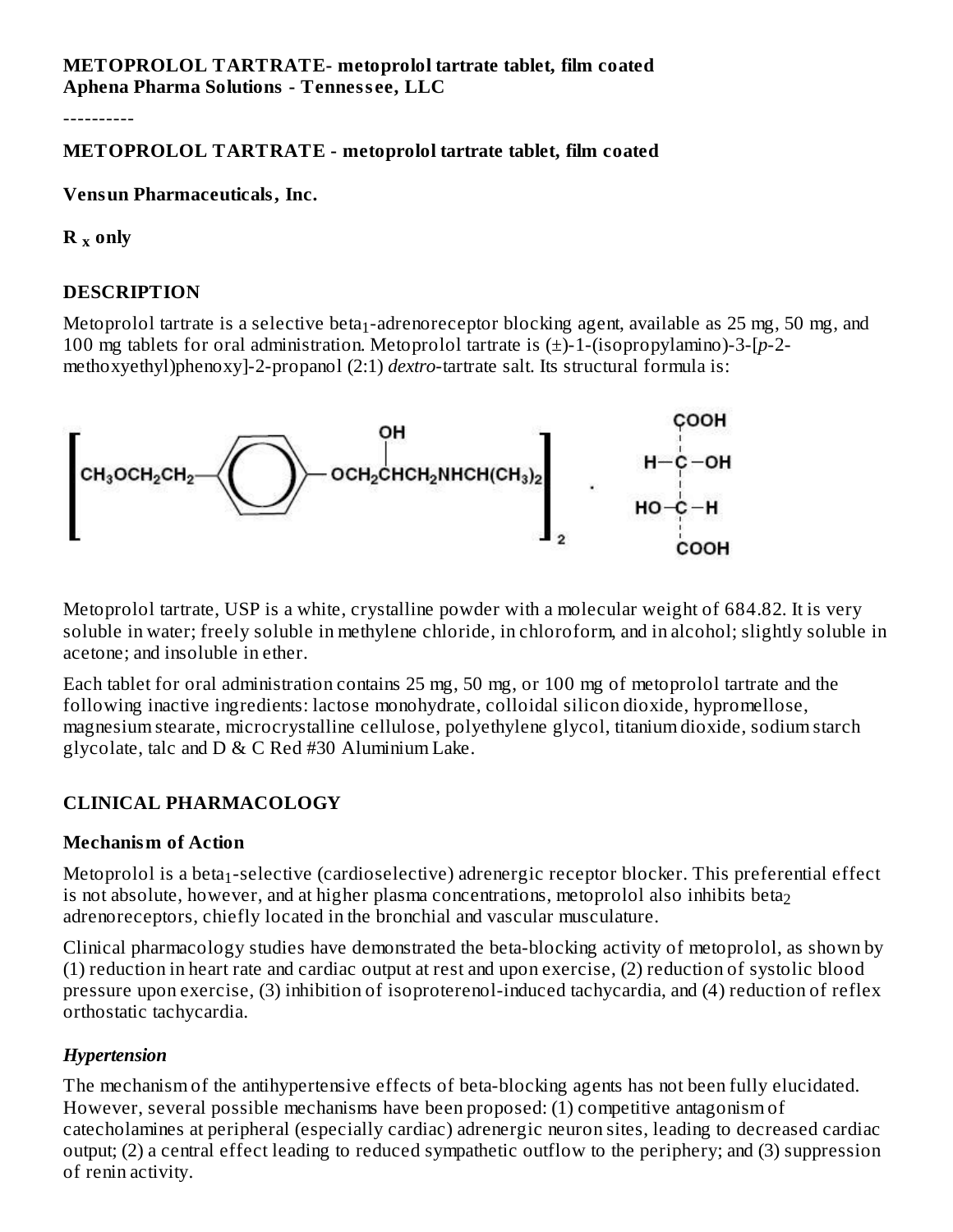# *Angina Pectoris*

By blocking catecholamine-induced increases in heart rate, in velocity and extent of myocardial contraction, and in blood pressure, metoprolol reduces the oxygen requirements of the heart at any given level of effort, thus making it useful in the long-term management of angina pectoris.

# *Myocardial Infarction*

The precise mechanism of action of metoprolol in patients with suspected or definite myocardial infarction is not known.

### **Pharmacodynamics**

Relative beta $_1$  selectivity is demonstrated by the following: (1) In healthy subjects, metoprolol is unable to reverse the beta $_2$ -mediated vasodilating effects of epinephrine. This contrasts with the effect of nonselective (beta $_{\rm 1}$  plus beta $_{\rm 2}$ ) beta-blockers, which completely reverse the vasodilating effects of epinephrine. (2) In asthmatic patients, metoprolol reduces  $\text{FEV}_1$  and  $\text{FVC}$  significantly less than a nonselective beta-blocker, propranolol, at equivalent beta $_1$ -receptor blocking doses.

Metoprolol has no intrinsic sympathomimetic activity, and membrane-stabilizing activity is detectable only at doses much greater than required for beta-blockade. Animal and human experiments indicate that metoprolol slows the sinus rate and decreases AV nodal conduction.

Significant beta-blocking effect (as measured by reduction of exercise heart rate) occurs within one hour after oral administration, and its duration is dose related. For example, a 50% reduction of the maximum effect after single oral doses of 20 mg, 50 mg, and 100 mg occurred at 3.3 hours, 5 hours and 6.4 hours, respectively, in normal subjects. After repeated oral dosages of 100 mg twice daily, a significant reduction in exercise systolic blood pressure was evident at 12 hours. When the drug was infused over a 10 minute period, in normal volunteers, maximum beta-blockade was achieved at approximately 20 minutes. Equivalent maximal beta-blocking effect is achieved with oral and intravenous doses in the ratio of approximately 2.5:1.

There is a linear relationship between the log of plasma levels and reduction of exercise heart rate. However, antihypertensive activity does not appear to be related to plasma levels. Because of variable plasma levels attained with a given dose and lack of a consistent relationship of antihypertensive activity to dose, selection of proper dosage requires individual titration.

In several studies of patients with acute myocardial infarction, intravenous followed by oral administration of metoprolol caused a reduction in heart rate, systolic blood pressure and cardiac output. Stroke volume, diastolic blood pressure and pulmonary artery end diastolic pressure remained unchanged.

In patients with angina pectoris, plasma concentration measured at one hour is linearly related to the oral dose within the range of 50 mg to 400 mg. Exercise heart rate and systolic blood pressure are reduced in relation to the logarithm of the oral dose of metoprolol. The increase in exercise capacity and the reduction in left ventricular ischemia are also significantly related to the logarithm of the oral dose.

# **Pharmacokinetics**

# *Absorption*

The estimated oral bioavailability of immediate-release metoprolol is about 50% because of presystemic metabolism which is saturable leading to non-proportionate increase in the exposure with increased dose.

# *Distribution*

Metoprolol is extensively distributed with a reported volume of distribution of 3.2 L/kg to 5.6 L/kg.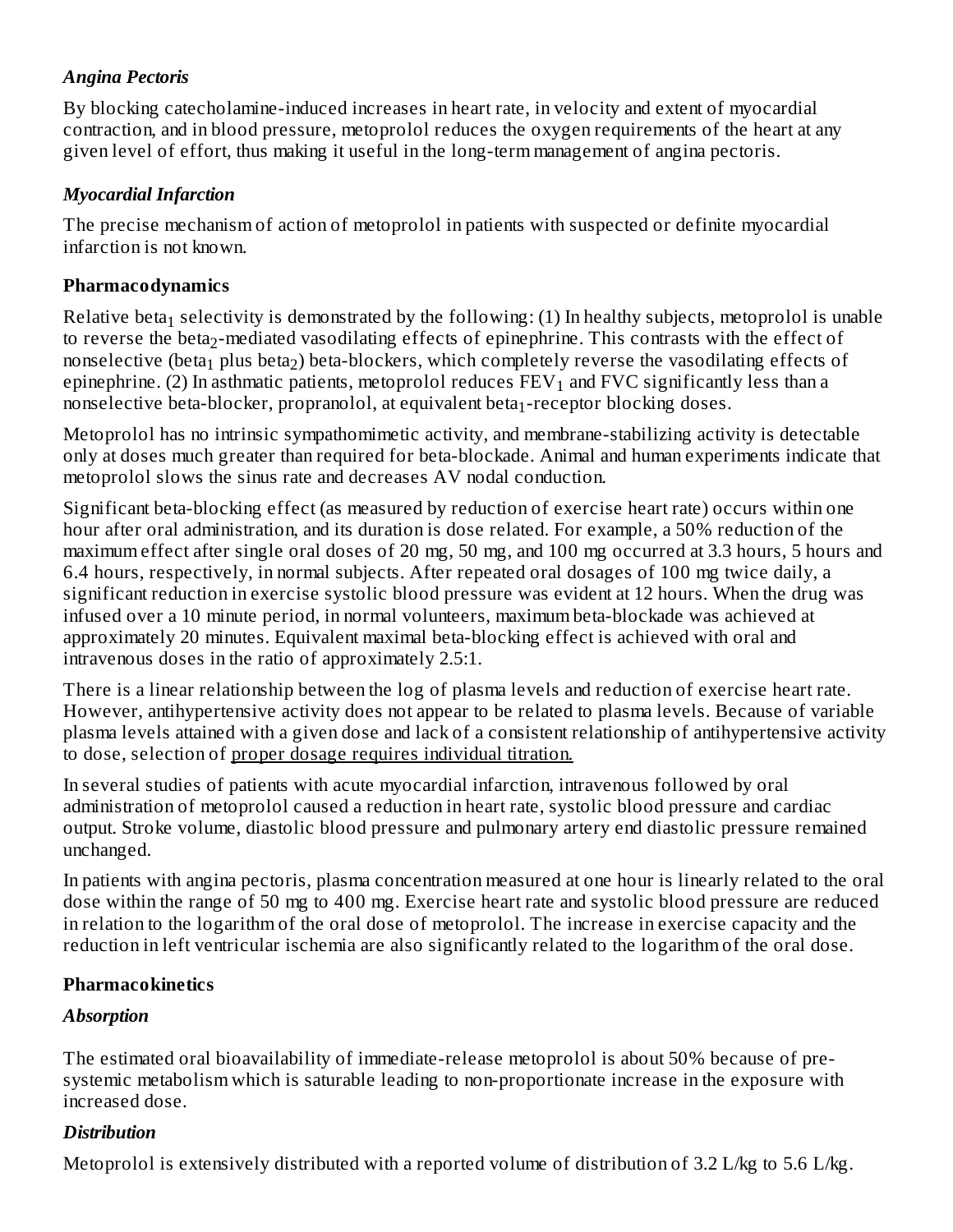About 10% of metoprolol in plasma is bound to serum albumin. Metoprolol is known to cross the placenta and is found in breast milk. Metoprolol is also known to cross the blood brain barrier following oral administration and CSF concentrations close to that observed in plasma have been reported. Metoprolol is not a significant P-glycoprotein substrate.

### *Metabolism*

Metoprolol is primarily metabolized by CYP2D6. Metoprolol is a racemic mixture of R- and Senantiomers, and when administered orally, it exhibits stereoselective metabolism that is dependent on oxidation phenotype. CYP2D6 is absent (poor metabolizers) in about 8% of Caucasians and about 2% of most other populations. Poor CYP2D6 metabolizers exhibit several-fold higher plasma concentrations of metoprolol than extensive metabolizers with normal CYP2D6 activity thereby decreasing metoprolol's cardioselectivity.

# *Elimination*

Elimination of metoprolol is mainly by biotransformation in the liver. The mean elimination half-life of metoprolol is 3 to 4 hours; in poor CYP2D6 metabolizers the half-life may be 7 to 9 hours. Approximately 95% of the dose can be recovered in urine. In most subjects (extensive metabolizers), less than 5% of an oral dose and less than 10% of an intravenous dose are excreted as unchanged drug in the urine. In poor metabolizers, up to 30% or 40% of oral or intravenous doses, respectively, may be excreted unchanged; the rest is excreted by the kidneys as metabolites that appear to have no betablocking activity. The renal clearance of the stereoisomers does not exhibit stereo-selectivity in renal excretion.

# **Special Populations**

# *Geriatric Patients*

The geriatric population may show slightly higher plasma concentrations of metoprolol as a combined result of a decreased metabolism of the drug in elderly population and a decreased hepatic blood flow. However, this increase is not clinically significant or therapeutically relevant.

# *Renal Impairment*

The systemic availability and half-life of metoprolol in patients with renal failure do not differ to a clinically significant degree from those in normal subjects.

# *Hepatic Impairment*

Since the drug is primarily eliminated by hepatic metabolism, hepatic impairment may impact the pharmacokinetics of metoprolol. The elimination half-life of metoprolol is considerably prolonged, depending on severity (up to 7.2 h).

# **Clinical Studies**

# *Hypertension*

In controlled clinical studies, metoprolol has been shown to be an effective antihypertensive agent when used alone or as concomitant therapy with thiazide-type diuretics, at dosages of 100 mg to 450 mg daily. In controlled, comparative, clinical studies, metoprolol has been shown to be as effective an antihypertensive agent as propranolol, methyldopa, and thiazide-type diuretics, to be equally effective in supine and standing positions.

# *Angina Pectoris*

In controlled clinical trials, metoprolol, administered 2 or 4 times daily, has been shown to be an effective antianginal agent, reducing the number of angina attacks and increasing exercise tolerance. The dosage used in these studies ranged from 100 mg to 400 mg daily. A controlled, comparative,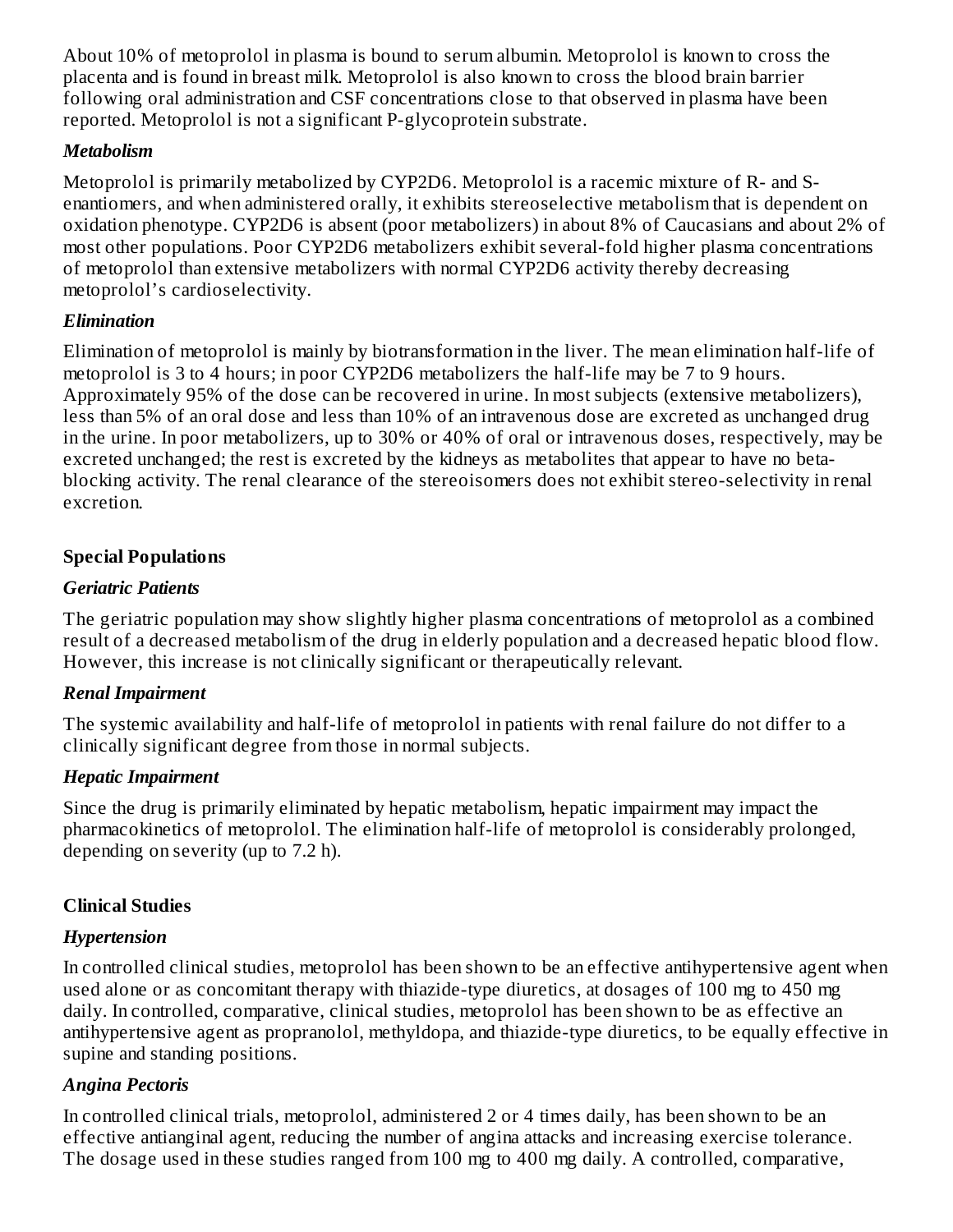clinical trial showed that metoprolol was indistinguishable from propranolol in the treatment of angina pectoris.

# *Myocardial Infarction*

In a large (1,395 patients randomized), double-blind, placebo-controlled clinical study, metoprolol was shown to reduce 3 month mortality by 36% in patients with suspected or definite myocardial infarction.

Patients were randomized and treated as soon as possible after their arrival in the hospital, once their clinical condition had stabilized and their hemodynamic status had been carefully evaluated. Subjects were ineligible if they had hypotension, bradycardia, peripheral signs of shock and/or more than minimal basal rales as signs of congestive heart failure. Initial treatment consisted of intravenous followed by oral administration of metoprolol or placebo, given in a coronary care or comparable unit. Oral maintenance therapy with metoprolol or placebo was then continued for 3 months. After this double-blind period, all patients were given metoprolol and followed up to one year.

The median delay from the onset of symptoms to the initiation of therapy was 8 hours in both the metoprolol and placebo treatment groups. Among patients treated with metoprolol, there were comparable reductions in 3 month mortality for those treated early  $( \leq 8$  hours) and those in whom treatment was started later. Significant reductions in the incidence of ventricular fibrillation and in chest pain following initial intravenous therapy were also observed with metoprolol and were independent of the interval between onset of symptoms and initiation of therapy.

In this study, patients treated with metoprolol received the drug both very early (intravenously) and during a subsequent 3 month period, while placebo patients received no beta-blocker treatment for this period. The study thus was able to show a benefit from the overall metoprolol regimen but cannot separate the benefit of very early intravenous treatment from the benefit of later beta-blocker therapy. Nonetheless, because the overall regimen showed a clear beneficial effect on survival without evidence of an early adverse effect on survival, one acceptable dosage regimen is the precise regimen used in the trial. Because the specific benefit of very early treatment remains to be defined however, it is also reasonable to administer the drug orally to patients at a later time as is recommended for certain other beta-blockers.

# **INDICATIONS AND USAGE**

# **Hypertension**

Metoprolol tartrate tablets are indicated for the treatment of hypertension. They may be used alone or in combination with other antihypertensive agents.

# **Angina Pectoris**

Metoprolol tartrate tablets are indicated in the long-term treatment of angina pectoris.

# **Myocardial Infarction**

Metoprolol tartrate tablets are indicated in the treatment of hemodynamically stable patients with definite or suspected acute myocardial infarction to reduce cardiovascular mortality when used alone or in conjunction with intravenous metoprolol. Oral Metoprolol tartrate tablets therapy can be initiated after intravenous metoprolol therapy or, alternatively, oral treatment can begin within 3 to 10 days of the acute event. (See DOSAGE AND ADMINISTRATION, CONTRAINDICATIONS, and WARNINGS).

# **CONTRAINDICATIONS**

# **Hypertension and Angina**

Metoprolol tartrate tablets are contraindicated in sinus bradycardia, heart block greater than first degree, cardiogenic shock, and overt cardiac failure (see WARNINGS).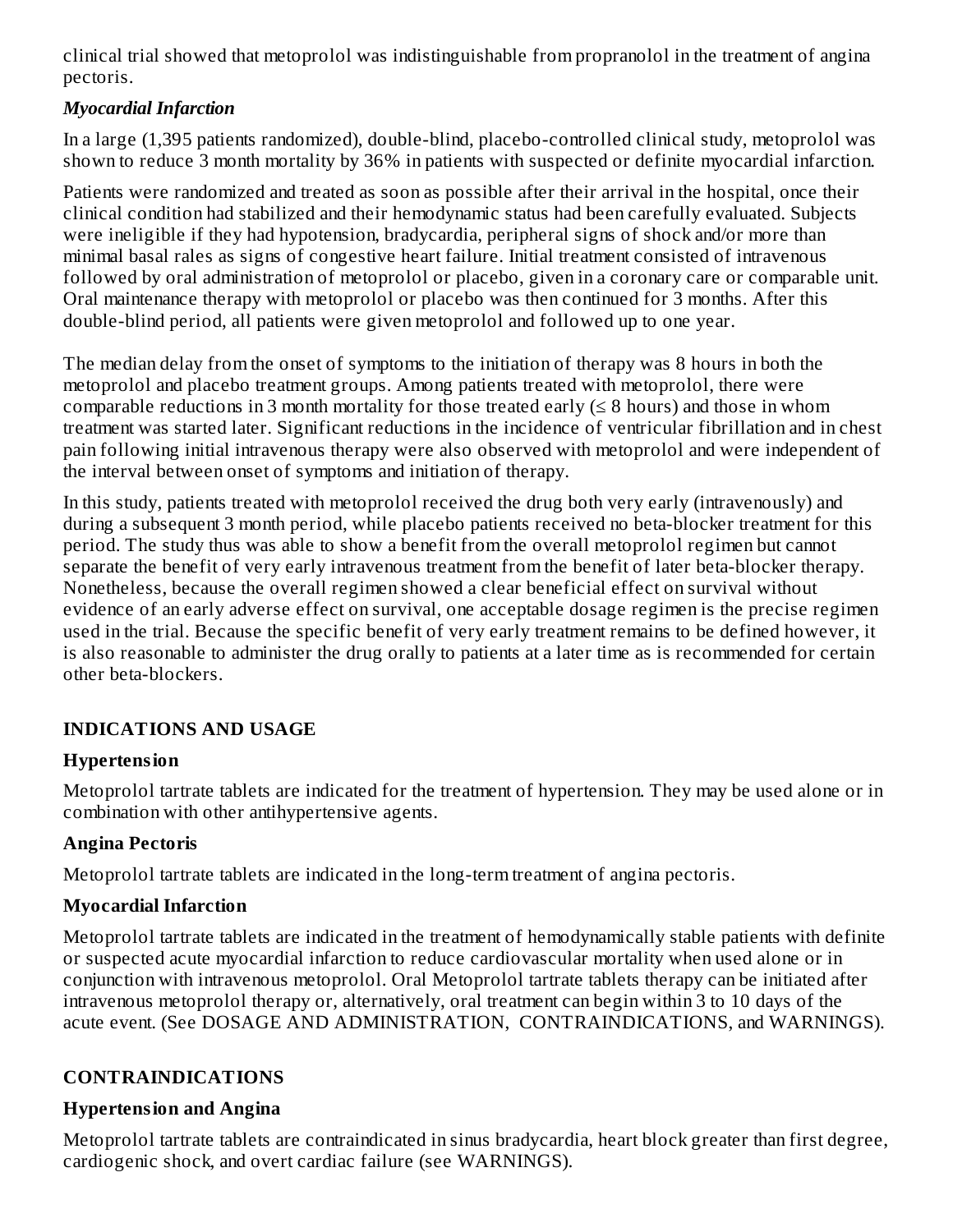Hypersensitivity to metoprolol and related derivatives, or to any of the excipients; hypersensitivity to other beta-blockers (cross-sensitivity between beta-blockers can occur).

Sick-sinus syndrome. Severe peripheral arterial circulatory disorders.

### **Myocardial Infarction**

Metoprolol is contraindicated in patients with a heart rate < 45 beats/min; second- and third-degree heart block; significant first-degree heart block (P-R interval  $\geq$  0.24 sec); systolic blood pressure  $\leq$  100 mmHg; or moderate to severe cardiac failure (see WARNINGS).

# **WARNINGS**

# **Heart Failure**

Beta-blockers, like metoprolol, can cause depression of myocardial contractility and may precipitate heart failure and cardiogenic shock. If signs or symptoms of heart failure develop, treat the patient according to recommended guidelines. It may be necessary to lower the dose of metoprolol or to discontinue it.

### **Is chemic Heart Dis eas e**

Do not abruptly discontinue metoprolol therapy in patients with coronary artery disease. Severe exacerbation of angina, myocardial infarction and ventricular arrhythmias have been reported in patients with coronary artery disease following the abrupt discontinuation of therapy with beta-blockers. When discontinuing chronically administered metoprolol, particularly in patients with coronary artery disease, the dosage should be gradually reduced over a period of 1 to 2 weeks and the patient should be carefully monitored. If angina markedly worsens or acute coronary insufficiency develops, metoprolol administration should be reinstated promptly, at least temporarily, and other measures appropriate for the management of unstable angina should be taken. Patients should be warned against interruption or discontinuation of therapy without the physician's advice. Because coronary artery disease is common and may be unrecognized, it may be prudent not to discontinue metoprolol therapy abruptly even in patients treated only for hypertension.

# **Us e During Major Surgery**

Chronically administered beta-blocking therapy should not be routinely withdrawn prior to major surgery; however, the impaired ability of the heart to respond to reflex adrenergic stimuli may augment the risks of general anesthesia and surgical procedures.

### **Bradycardia**

Bradycardia, including sinus pause, heart block, and cardiac arrest have occurred with the use of metoprolol. Patients with first-degree atrioventricular block, sinus node dysfunction or conduction disorders may be at increased risk. Monitor heart rate and rhythm in patients receiving metoprolol. If severe bradycardia develops, reduce or stop metoprolol.

# **Exacerbation of Bronchospastic Dis eas e**

Patients with bronchospastic disease, should, in general, not receive beta-blockers, including metoprolol. Because of its relative beta $_1$  selectivity, however, metoprolol may be used in patients with bronchospastic disease who do not respond to, or cannot tolerate, other antihypertensive treatment. Because beta $_1$  selectivity is not absolute use the lowest possible dose of metoprolol and consider administering metoprolol in smaller doses 3 times daily, instead of larger doses 2 times daily, to avoid the higher plasma levels associated with the longer dosing interval (see DOSAGE AND  $\mathop{\rm ADMINISTRATION}$ ). Bronchodilators, including beta $_2$  agonists, should be readily available or administered concomitantly.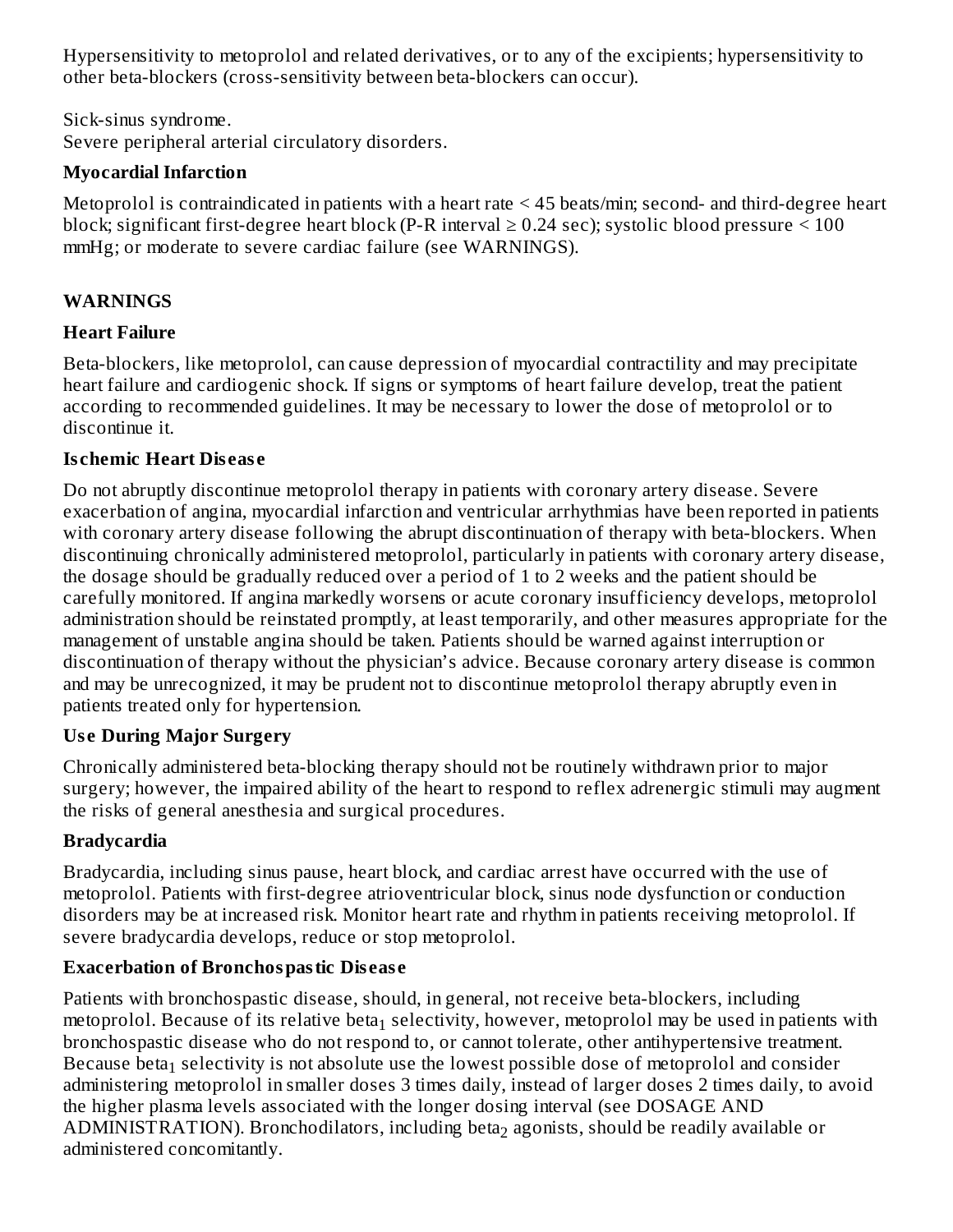### **Diabetes and Hypoglycemia**

Beta-blockers may mask tachycardia occurring with hypoglycemia, but other manifestations such as dizziness and sweating may not be significantly affected.

### **Pheochromocytoma**

If metoprolol is used in the setting of pheochromocytoma, it should be given in combination with an alpha-blocker, and only after the alpha-blocker has been initiated. Administration of beta-blockers alone in the setting of pheochromocytoma has been associated with a paradoxical increase in blood pressure due to the attenuation of beta-mediated vasodilatation in skeletal muscle.

### **Thyrotoxicosis**

Metoprolol may mask certain clinical signs (e.g., tachycardia) of hyperthyroidism. Avoid abrupt withdrawal of beta-blockade, which might precipitate a thyroid storm.

# **PRECAUTIONS**

### **Risk of Anaphylactic Reactions**

While taking beta-blockers, patients with a history of severe anaphylactic reaction to a variety of allergens may be more reactive to repeated challenge, either accidental, diagnostic or therapeutic. Such patients may be unresponsive to the usual doses of epinephrine used to treat allergic reaction.

### **Information for Patients**

Advise patients to take metoprolol regularly and continuously, as directed, with or immediately following meals. If a dose should be missed, the patient should take only the next scheduled dose (without doubling it). Patients should not discontinue metoprolol without consulting the physician.

Advise patients (1) to avoid operating automobiles and machinery or engaging in other tasks requiring alertness until the patient's response to therapy with metoprolol has been determined; (2) to contact the physician if any difficulty in breathing occurs; (3) to inform the physician or dentist before any type of surgery that he or she is taking metoprolol.

# **Drug Interactions**

### *Catecholamine-Depleting Drugs*

Catecholamine-depleting drugs (e.g., reserpine) may have an additive effect when given with betablocking agents or monoamine oxidase (MAO) inhibitors. Observe patients treated with metoprolol plus a catecholamine depletor for evidence of hypotension or marked bradycardia, which may produce vertigo, syncope, or postural hypotension. In addition, possibly significant hypertension may theoretically occur up to 14 days following discontinuation of the concomitant administration with an irreversible MAO inhibitor.

# *Digitalis Glycosides and Beta-Blockers*

Both digitalis glycosides and beta-blockers slow atrioventricular conduction and decrease heart rate. Concomitant use can increase the risk of bradycardia. Monitor heart rate and PR interval.

# *Calcium Channel Blockers*

Concomitant administration of a beta-adrenergic antagonist with a calcium channel blocker may produce an additive reduction in myocardial contractility because of negative chronotropic and inotropic effects.

# **CYP2D6 Inhibitors**

Potent inhibitors of the CYP2D6 enzyme may increase the plasma concentration of metoprolol which would mimic the pharmacokinetics of CYP2D6 poor metabolizer (see CLINICAL PHARMACOLOGY: Pharmacokinetics). Increase in plasma concentrations of metoprolol would decrease the cardioselectivity of metoprolol. Known clinically significant potent inhibitors of CYP2D6 are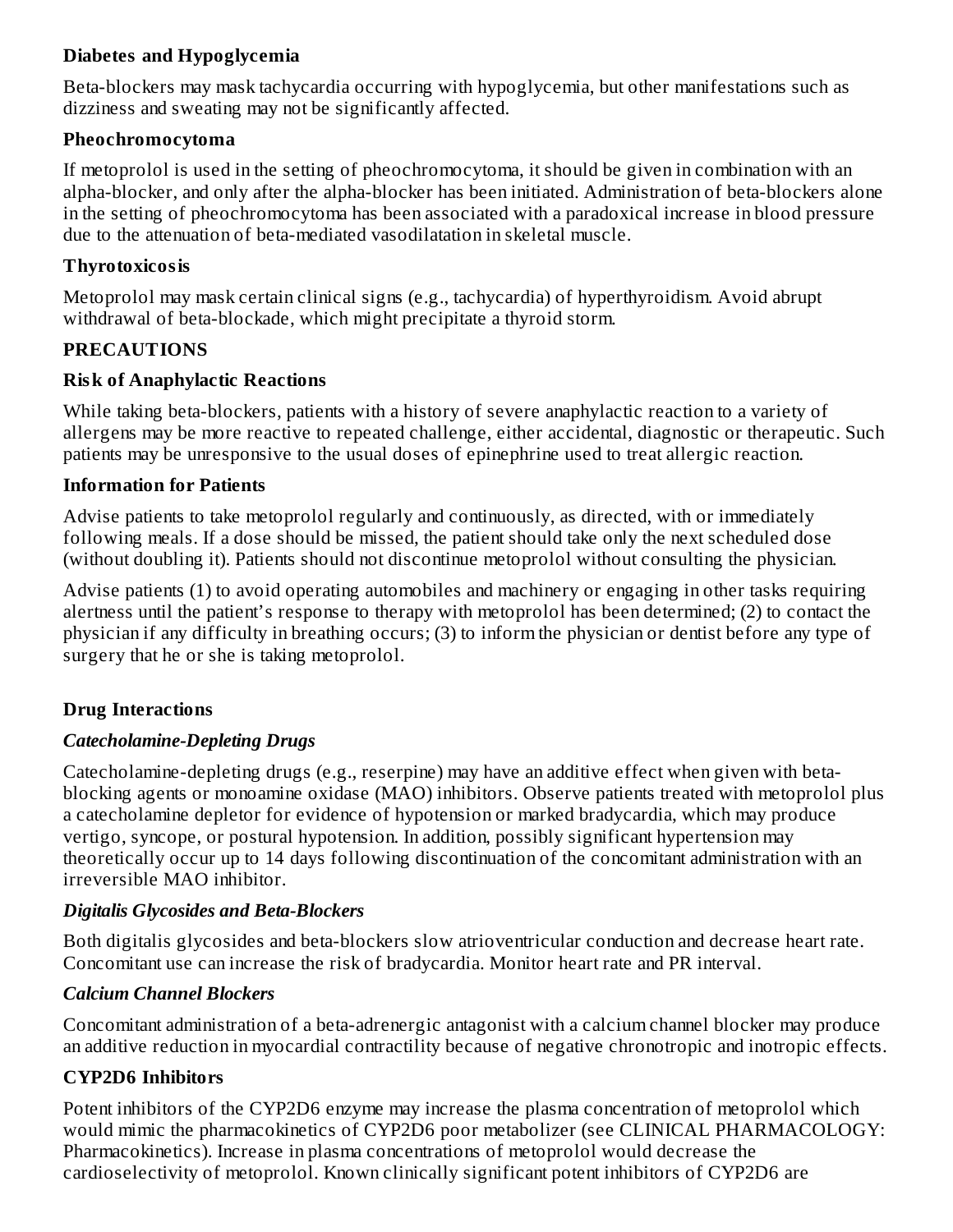antidepressants such as fluvoxamine, fluoxetine, paroxetine, sertraline, bupropion, clomipramine and desipramine; antipsychotics such as chlorpromazine, fluphenazine, haloperidol and thioridazine; antiarrhythmics such as quinidine or propafenone; antiretrovirals such as ritonavir; antihistamines such as diphenhydramine; antimalarials such as hydroxychloroquine or quinidine; antifungals such as terbinafine.

### *Hydralazine*

Concomitant administration of hydralazine may inhibit presystemic metabolism of metoprolol leading to increased concentrations of metoprolol.

# *Alpha-Adrenergic Agents*

Antihypertensive effect of alpha-adrenergic blockers such as guanethidine, betanidine, reserpine, alphamethyldopa or clonidine may be potentiated by beta-blockers including metoprolol. Beta- adrenergic blockers may also potentiate the postural hypotensive effect of the first dose of prazosin, probably by preventing reflex tachycardia. On the contrary, beta-adrenergic blockers may also potentiate the hypertensive response to withdrawal of clonidine in patients receiving concomitant clonidine and betaadrenergic blocker. If a patient is treated with clonidine and metoprolol concurrently, and clonidine treatment is to be discontinued, stop metoprolol several days before clonidine is withdrawn. Rebound hypertension that can follow withdrawal of clonidine may be increased in patients receiving concurrent beta-blocker treatment.

# *Ergot Alkaloid*

Concomitant administration with beta-blockers may enhance the vasoconstrictive action of ergot alkaloids.

# *Dipyridamole*

In general, administration of a beta-blocker should be withheld before dipyridamole testing, with careful monitoring of heart rate following the dipyridamole injection.

# **Carcinogenesis, Mutagenesis, Impairment of Fertility**

Long-term studies in animals have been conducted to evaluate carcinogenic potential. In a 2-year study in rats at three oral dosage levels of up to 800 mg/kg per day, there was no increase in the development of spontaneously occurring benign or malignant neoplasms of any type. The only histologic changes that appeared to be drug-related were an increased incidence of generally mild focal accumulation of foamy macrophages in pulmonary alveoli and a slight increase in biliary hyperplasia. In a 21-month study in Swiss albino mice at three oral dosage levels of up to 750 mg/kg per day, benign lung tumors (small adenomas) occurred more frequently in female mice receiving the highest dose than in untreated control animals. There was no increase in malignant or total (benign plus malignant) lung tumors, or in the overall incidence of tumors or malignant tumors. This 21-month study was repeated in CD-1 mice, and no statistically or biologically significant differences were observed between treated and control mice of either sex for any type of tumor.

All mutagenicity tests performed (a dominant lethal study in mice, chromosome studies in somatic cells, a Salmonella/mammalian-microsome mutagenicity test, and a nucleus anomaly test in somatic interphase nuclei) were negative.

Reproduction toxicity studies in mice, rats and rabbits did not indicate teratogenic potential for metoprolol tartrate. Embryotoxicity and/or fetotoxicity in rats and rabbits were noted starting at doses of 50 mg/kg in rats and 25 mg/kg in rabbits, as demonstrated by increases in preimplantation loss, decreases in the number of viable fetuses per dose, and/or decreases in neonatal survival. High doses were associated with some maternal toxicity, and growth delay of the offspring in *utero*, which was reflected in minimally lower weights at birth. The oral NOAELs for embryo-fetal development in mice, rats, and rabbits were considered to be 25 mg/kg, 200 mg/kg and 12.5 mg/kg. This corresponds to dose levels that are approximately 0.3 times, 4 times, and 0.5 times, respectively, when based on surface area, the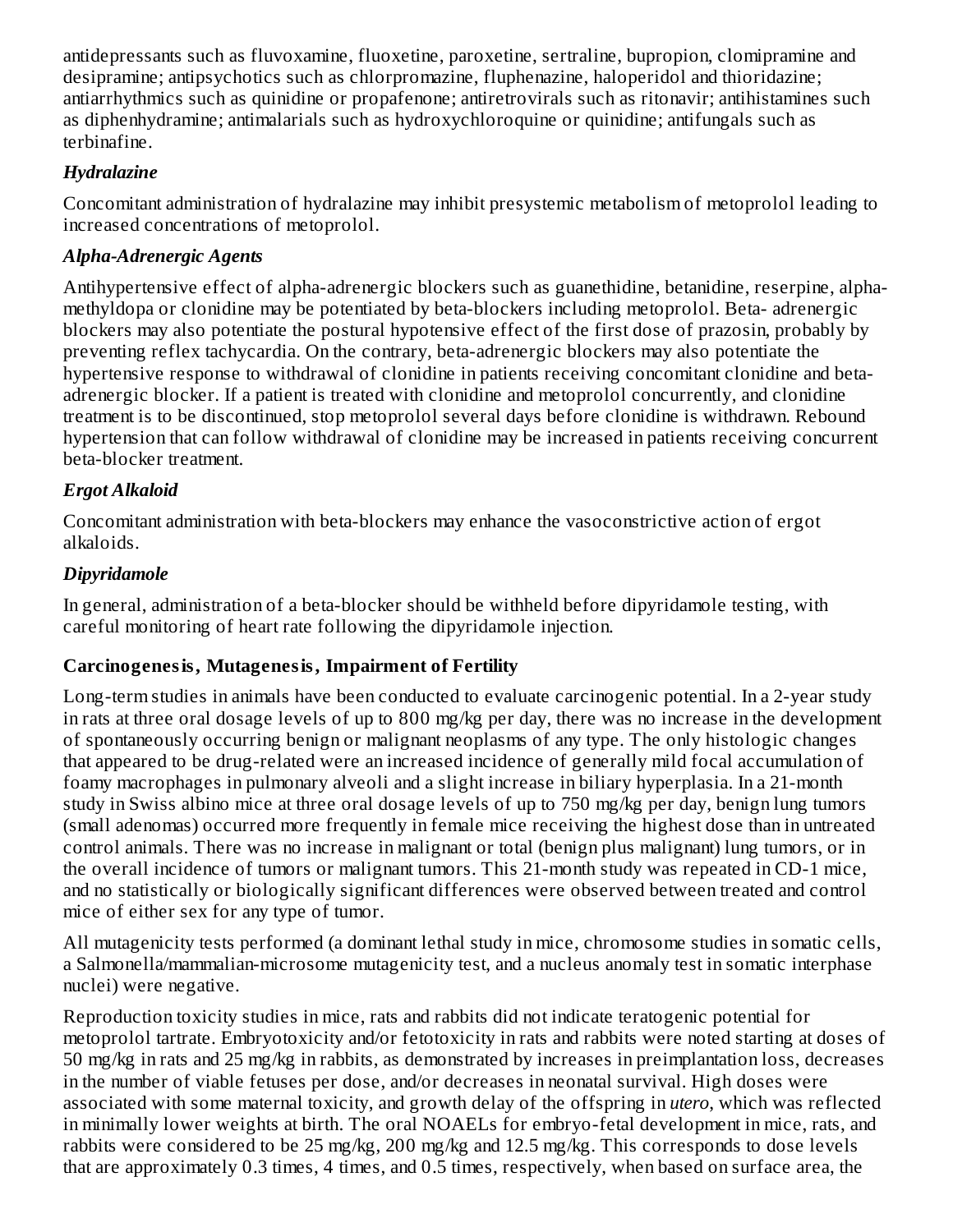maximum human oral dose (8 mg/kg/day) of metoprolol tartrate. Metoprolol tartrate has been associated with reversible adverse effects on spermatogenesis starting at oral dose levels of 3.5 mg/kg in rats (a dose that is only 0.1 times the human dose, when based on surface area), although other studies have shown no effect of metoprolol tartrate on reproductive performance in male rats.

# **Pregnancy**

# *Pregnancy Category C*

Upon confirming the diagnosis of pregnancy, women should immediately inform their doctor. Metoprolol has been shown to increase postimplantation loss and decrease neonatal survival in rats at doses up to 11 times the maximum daily human dose of 450 mg, when based on surface area. Distribution studies in mice confirm exposure of the fetus when metoprolol is administered to the pregnant animal. These limited animal studies do not indicate direct or indirect harmful effects with respect to teratogenicity (see PRECAUTIONS: Carcinogenesis, Mutagenesis, Impairment of Fertility).

There are no adequate and well controlled studies in pregnant women. The amount of data on the use of metoprolol in pregnant women is limited. The risk to the fetus/mother is unknown. Because animal reproduction studies are not always predictive of human response, this drug should be used during pregnancy only if clearly needed.

# **Nursing Mothers**

Metoprolol is excreted in breast milk in a very small quantity. An infant consuming one liter of breast milk daily would receive a dose of less than 1 mg of the drug.

# **Fertility**

The effects of metoprolol on the fertility of human have not been studied. Metoprolol showed effects on spermatogenesis in male rats at a therapeutic dose level, but had no effect on rates of conception at higher doses in animal fertility studies (see PRECAUTIONS: Carcinogenesis, Mutagenesis, Impairment of Fertility).

# **Pediatric Us e**

Safety and effectiveness in pediatric patients have not been established.

# **Geriatric Us e**

Clinical trials of metoprolol in hypertension did not include sufficient numbers of elderly patients to determine whether patients over 65 years of age differ from younger subjects in their response to metoprolol. Other reported clinical experience in elderly hypertensive patients has not identified any difference in response from younger patients.

In worldwide clinical trials of metoprolol in myocardial infarction, where approximately 478 patients were over 65 years of age (0 over 75 years of age), no age related differences in safety and effectiveness were found. Other reported clinical experience in myocardial infarction has not identified differences in response between the elderly and younger patients. However, greater sensitivity of some elderly individuals taking metoprolol cannot be categorically ruled out. Therefore, in general, it is recommended that dosing proceed with caution in this population.

# **ADVERSE REACTIONS**

# **Hypertension and Angina**

Most adverse effects have been mild and transient.

# *Central Nervous System*

Tiredness and dizziness have occurred in about 10 of 100 patients. Depression has been reported in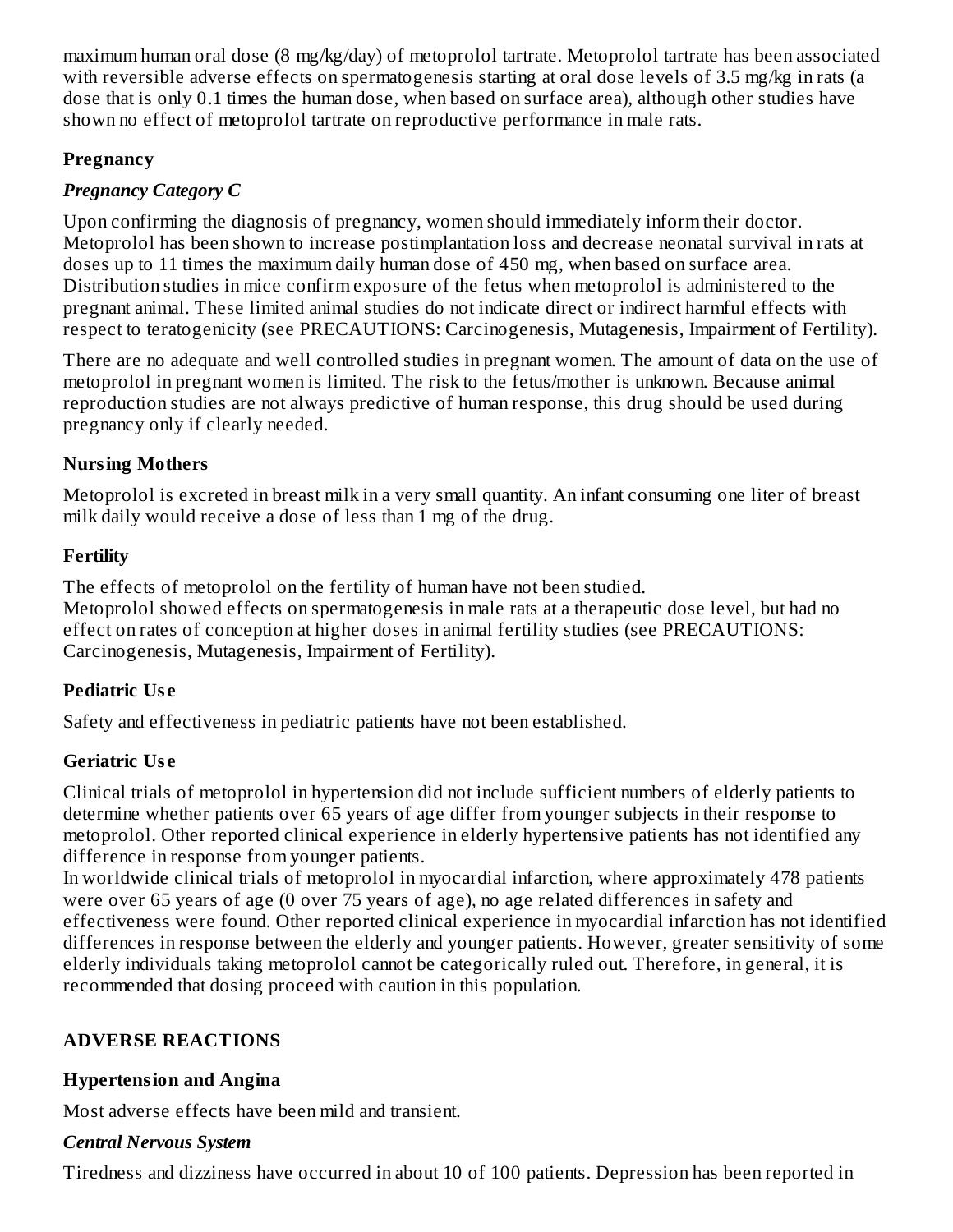about 5 of 100 patients. Mental confusion and short-term memory loss have been reported. Headache, nightmares, and insomnia have also been reported.

### *Cardiovascular*

Shortness of breath and bradycardia have occurred in approximately 3 of 100 patients. Cold extremities; arterial insufficiency, usually of the Raynaud type; palpitations; congestive heart failure; peripheral edema; and hypotension have been reported in about 1 of 100 patients. Gangrene in patients with preexisting severe peripheral circulatory disorders has also been reported very rarely (see CONTRAINDICATIONS, WARNINGS, and PRECAUTIONS).

### *Respiratory*

Wheezing (bronchospasm) and dyspnea have been reported in about 1 of 100 patients (see WARNINGS). Rhinitis has also been reported.

#### *Gastrointestinal*

Diarrhea has occurred in about 5 of 100 patients. Nausea, dry mouth, gastric pain, constipation, flatulence, and heartburn have been reported in about 1 of 100 patients. Vomiting was a common occurrence. Post-marketing experience reveals very rare reports of hepatitis, jaundice and nonspecific hepatic dysfunction. Isolated cases of transaminase, alkaline phosphatase, and lactic dehydrogenase elevations have also been reported.

#### *Hypersensitive Reactions*

Pruritus or rash have occurred in about 5 of 100 patients. Very rarely, photosensitivity and worsening of psoriasis has been reported.

#### *Miscellaneous*

Peyronie's disease has been reported in fewer than 1 of 100,000 patients. Musculoskeletal pain, blurred vision, and tinnitus have also been reported.

There have been rare reports of reversible alopecia, agranulocytosis, and dry eyes. Discontinuation of the drug should be considered if any such reaction is not otherwise explicable. There have been very rare reports of weight gain, arthritis, and retroperitoneal fibrosis (relationship to metoprolol has not been definitely established).

The oculomucocutaneous syndrome associated with the beta-blocker practolol has not been reported with metoprolol.

### **Myocardial Infarction**

### *Central Nervous System*

Tiredness has been reported in about 1 of 100 patients. Vertigo, sleep disturbances, hallucinations, headache, dizziness, visual disturbances, confusion, and reduced libido have also been reported, but a drug relationship is not clear.

#### *Cardiovascular*

In the randomized comparison of metoprolol and placebo described in the CLINICAL PHARMACOLOGYsection, the following adverse reactions were reported:

|                                              | Metoprolol Tartrate Tablets Placebo |       |
|----------------------------------------------|-------------------------------------|-------|
| Hypotension (systolic BP $\leq$ 90 mm Hg)    | 27.4%                               | 23.2% |
| Bradycardia (heart rate $\leq 40$ beats/min) | 15.9%                               | 6.7%  |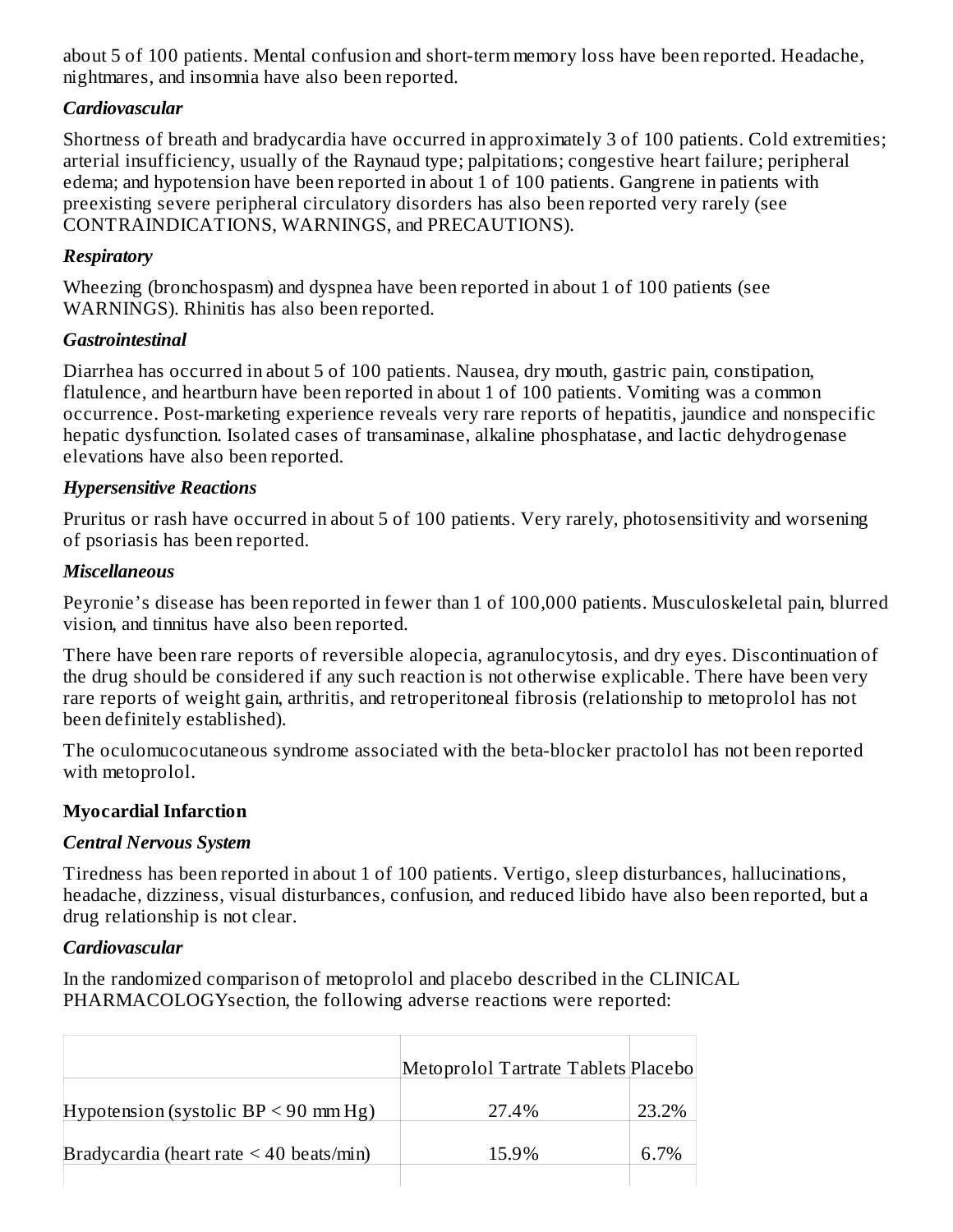| Second- or third-degree heart block            | 4.7%  | 4.7%  |
|------------------------------------------------|-------|-------|
| First-degree heart block (P-R $\geq$ 0.26 sec) | 5.3%  | 1.9%  |
| Heart failure                                  | 27.5% | 29.6% |

### *Respiratory*

Dyspnea of pulmonary origin has been reported in fewer than 1 of 100 patients.

### *Gastrointestinal*

Nausea and abdominal pain have been reported in fewer than 1 of 100 patients.

### *Dermatologic*

Rash and worsened psoriasis have been reported, but a drug relationship is not clear.

# *Miscellaneous*

Unstable diabetes and claudication have been reported, but a drug relationship is not clear.

# **Potential Advers e Reactions**

A variety of adverse reactions not listed above have been reported with other beta-adrenergic blocking agents and should be considered potential adverse reactions to metoprolol.

### *Central Nervous System*

Reversible mental depression progressing to catatonia; an acute reversible syndrome characterized by disorientation for time and place, short-term memory loss, emotional lability, slightly clouded sensorium, and decreased performance on neuropsychometrics.

# *Cardiovascular*

Intensification of AV block (see CONTRAINDICATIONS).

# *Hematologic*

Agranulocytosis, nonthrombocytopenic purpura and thrombocytopenic purpura.

# *Hypersensitive Reactions*

Fever combined with aching and sore throat, laryngospasm and respiratory distress.

# **Post-Marketing Experience**

The following adverse reactions have been reported during post-approval use of metoprolol: confusional state, an increase in blood triglycerides and a decrease in High Density Lipoprotein (HDL). Because these reports are from a population of uncertain size and are subject to confounding factors, it is not possible to reliably estimate their frequency.

# **OVERDOSAGE**

# **Acute Toxicity**

Several cases of overdosage have been reported, some leading to death. Oral LD  $_{50}$ 's (mg/kg): mice, 1,158 to 2,460; rats, 3,090 to 4,670.

# **Signs and Symptoms**

Potential signs and symptoms associated with overdosage with metoprolol are bradycardia, hypotension, bronchospasm, myocardial infarction, cardiac failure and death.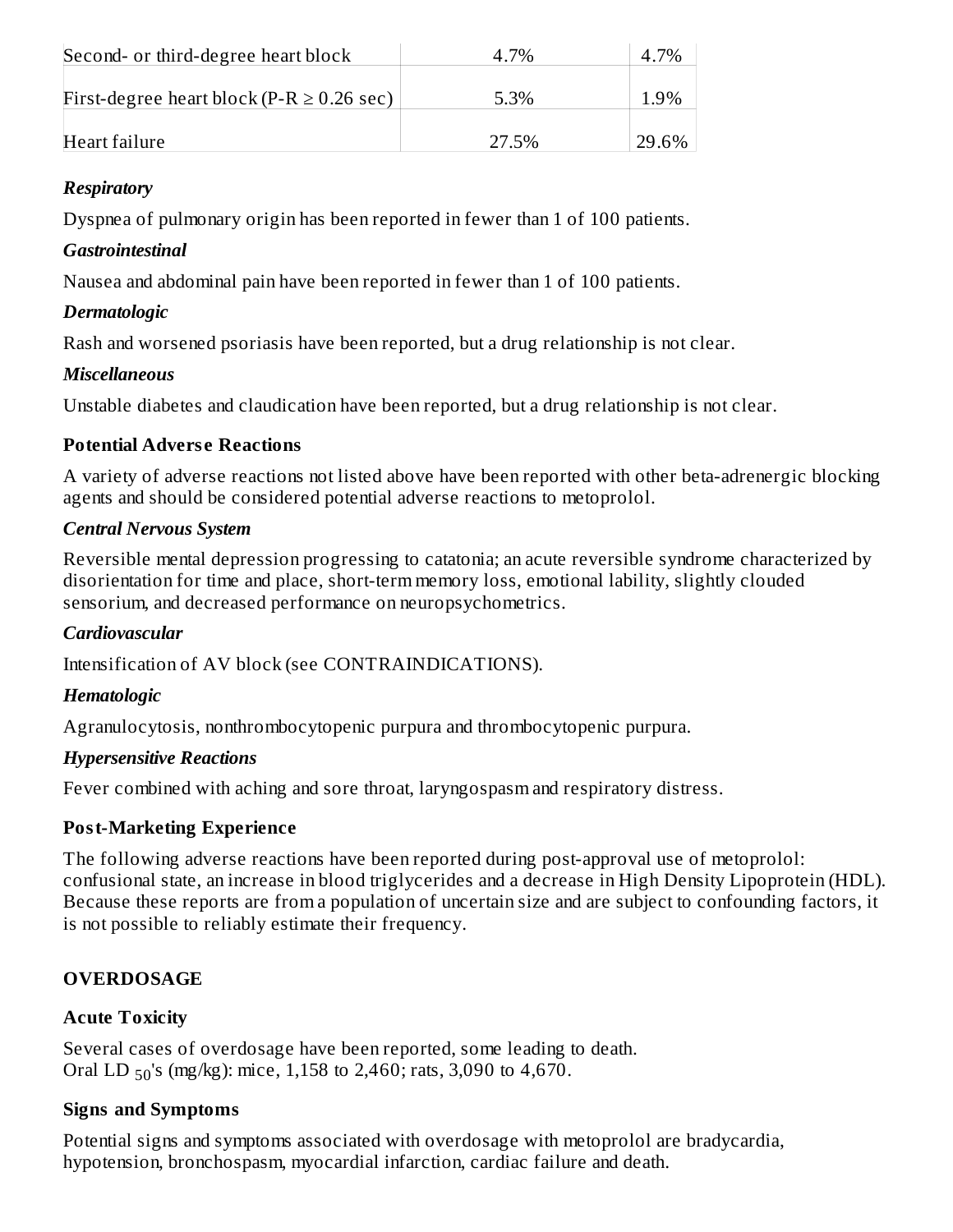#### **Management**

There is no specific antidote.

In general, patients with acute or recent myocardial infarction may be more hemodynamically unstable than other patients and should be treated accordingly (see WARNINGS: Myocardial Infarction).

On the basis of the pharmacologic actions of metoprolol, the following general measures should be employed:

### *Elimination of the Drug*

Gastric lavage should be performed.

Other clinical manifestations of overdose should be managed symptomatically based on modern methods of intensive care.

#### *Hypotension*

Administer a vasopressor, e.g., norepinephrine or dopamine.

#### *Bronchospasm*

Administer a beta<sub>2</sub>-stimulating agent and/or a theophylline derivative.

#### *Cardiac Failure*

Administer digitalis glycoside and diuretic. In shock resulting from inadequate cardiac contractility, consider administration of dobutamine, isoproterenol or glucagon.

### **DOSAGE AND ADMINISTRATION**

#### **Hypertension**

Individualize the dosage of metoprolol tartrate tablets. Metoprolol tartrate tablets should be taken with or immediately following meals.

The usual initial dosage of metoprolol tartrate tablets is 100 mg daily in single or divided doses, whether used alone or added to a diuretic. Increase the dosage at weekly (or longer) intervals until optimum blood pressure reduction is achieved. In general, the maximum effect of any given dosage level will be apparent after one week of therapy. The effective dosage range of metoprolol tartrate tablets is 100 mg per day to 450 mg per day. Dosages above 450 mg per day have not been studied. While once daily dosing is effective and can maintain a reduction in blood pressure throughout the day, lower doses (especially 100 mg) may not maintain a full effect at the end of the 24-hour period, and larger or more frequent daily doses may be required. This can be evaluated by measuring blood pressure near the end of the dosing interval to determine whether satisfactory control is being maintained throughout the day. Beta $_1$  selectivity diminishes as the dose of metoprolol is increased.

### **Angina Pectoris**

The dosage of metoprolol tartrate tablets should be individualized. Metoprolol tartrate tablets should be taken with or immediately following meals.

The usual initial dosage of metoprolol tartrate tablets is 100 mg daily, given in two divided doses. Gradually increase the dosage at weekly intervals until optimum clinical response has been obtained or there is pronounced slowing of the heart rate. The effective dosage range of metoprolol tartrate tablets is 100 mg per day to 450 mg per day. Dosages above 400 mg per day have not been studied. If treatment is to be discontinued, gradually decrease the dosage over a period of 1 to 2 weeks (see WARNINGS).

### **Myocardial Infarction**

*Early Treatment*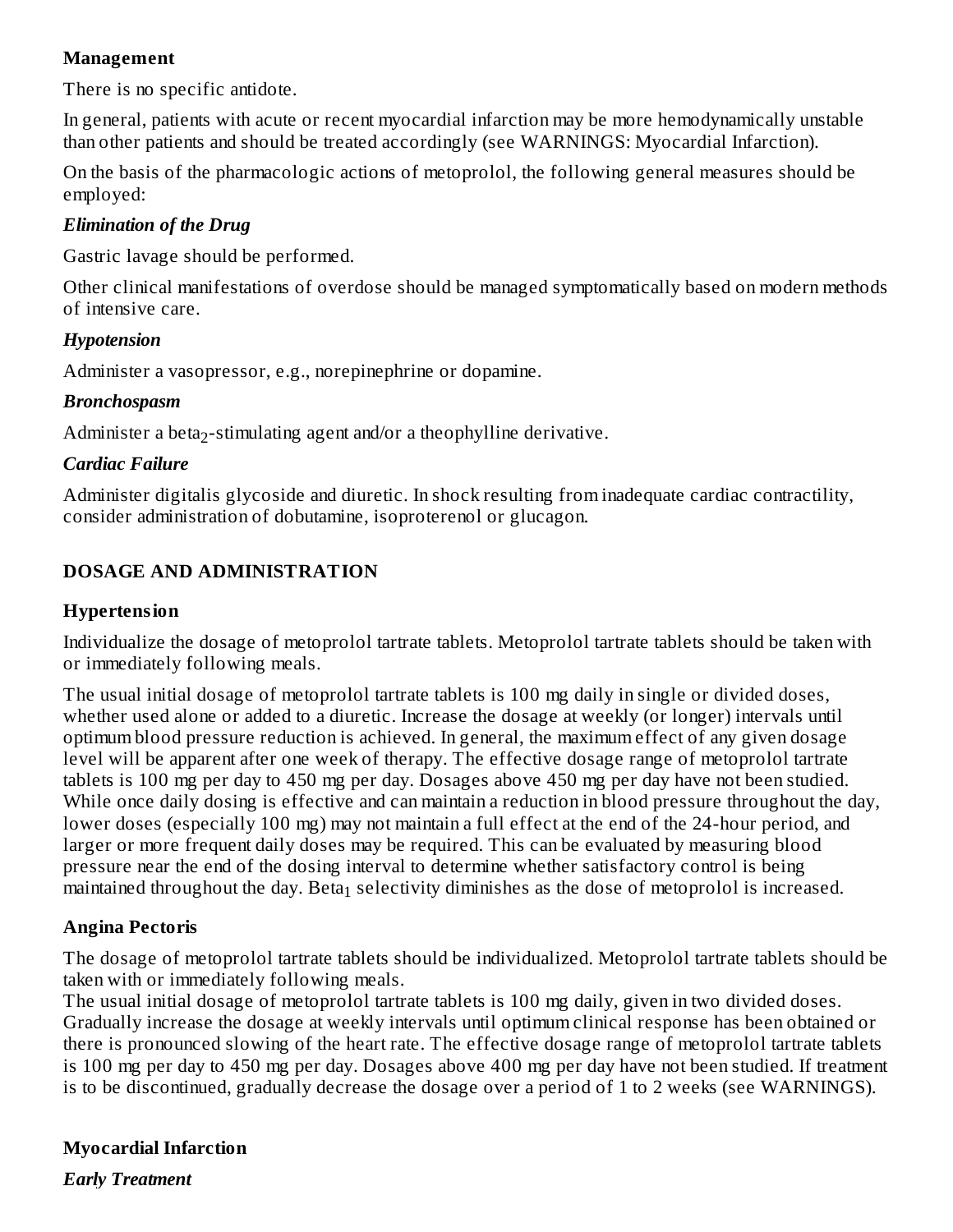During the early phase of definite or suspected acute myocardial infarction, initiate treatment with metoprolol tartrate tablets as soon as possible after the patient's arrival in the hospital. Such treatment should be initiated in a coronary care or similar unit immediately after the patient's hemodynamic condition has stabilized.

Begin treatment in this early phase with the intravenous administration of three bolus injections of 5 mg of metoprolol tartrate each; give the injections at approximately 2 minute intervals. During the intravenous administration of metoprolol, monitor blood pressure, heart rate, and electrocardiogram.

In patients who tolerate the full intravenous dose (15 mg), initiate metoprolol tartrate tablets, 50 mg every 6 hours, 15 minutes after the last intravenous dose and continue for 48 hours. Thereafter, the maintenance dosage is 100 mg twice daily (see *Late Treatment* below).

Start patients who appear not to tolerate the full intravenous dose on metoprolol tartrate tablets either 25 mg or 50 mg every 6 hours (depending on the degree of intolerance) 15 minutes after the last intravenous dose or as soon as their clinical condition allows. In patients with severe intolerance, discontinue metoprolol tartrate tablets (see *WARNINGS*).

### *Late Treatment*

*Early Treatment*

Start patients with contraindications to treatment during the early phase of suspected or definite myocardial infarction, patients who appear not to tolerate the full early treatment, and patients in whom the physician wishes to delay therapy for any other reason on metoprolol tartrate tablets, 100 mg twice daily, as soon as their clinical condition allows. Continue therapy for at least 3 months. Although the efficacy of metoprolol beyond 3 months has not been conclusively established, data from studies with other beta-blockers suggest that treatment should be continued for 1 to 3 years.

### **Special Populations**

### *Pediatric Patients*

No pediatric studies have been performed. The safety and efficacy of metoprolol in pediatric patients have not been established.

# *Renal Impairment*

No dose adjustment of metoprolol tartrate tablets is required in patients with renal impairment.

### *Hepatic Impairment*

Metoprolol blood levels are likely to increase substantially in patients with hepatic impairment. Therefore, metoprolol tartrate tablets should be initiated at low doses with cautious gradual dose titration according to clinical response.

### *Geriatric Patients (> 65 Years)*

In general, use a low initial starting dose in elderly patients given their greater frequency of decreased hepatic, renal, or cardiac function, and of concomitant disease or other drug therapy.

### **Method of Administration**

For oral treatment, the tablets should be swallowed unchewed with a glass of water. Metoprolol tartrate tablets should always be taken in standardized relation with meals. If the physician asks the patient to take metoprolol tartrate tablets either before breakfast or with breakfast, then the patient should continue taking metoprolol tartrate tablets with the same schedule during the course of therapy.

# **HOW SUPPLIED**

Metoprolol Tartrate Tablets, USP are available containing 25 mg, 50 mg, or 100 mg of metoprolol tartrate, USP.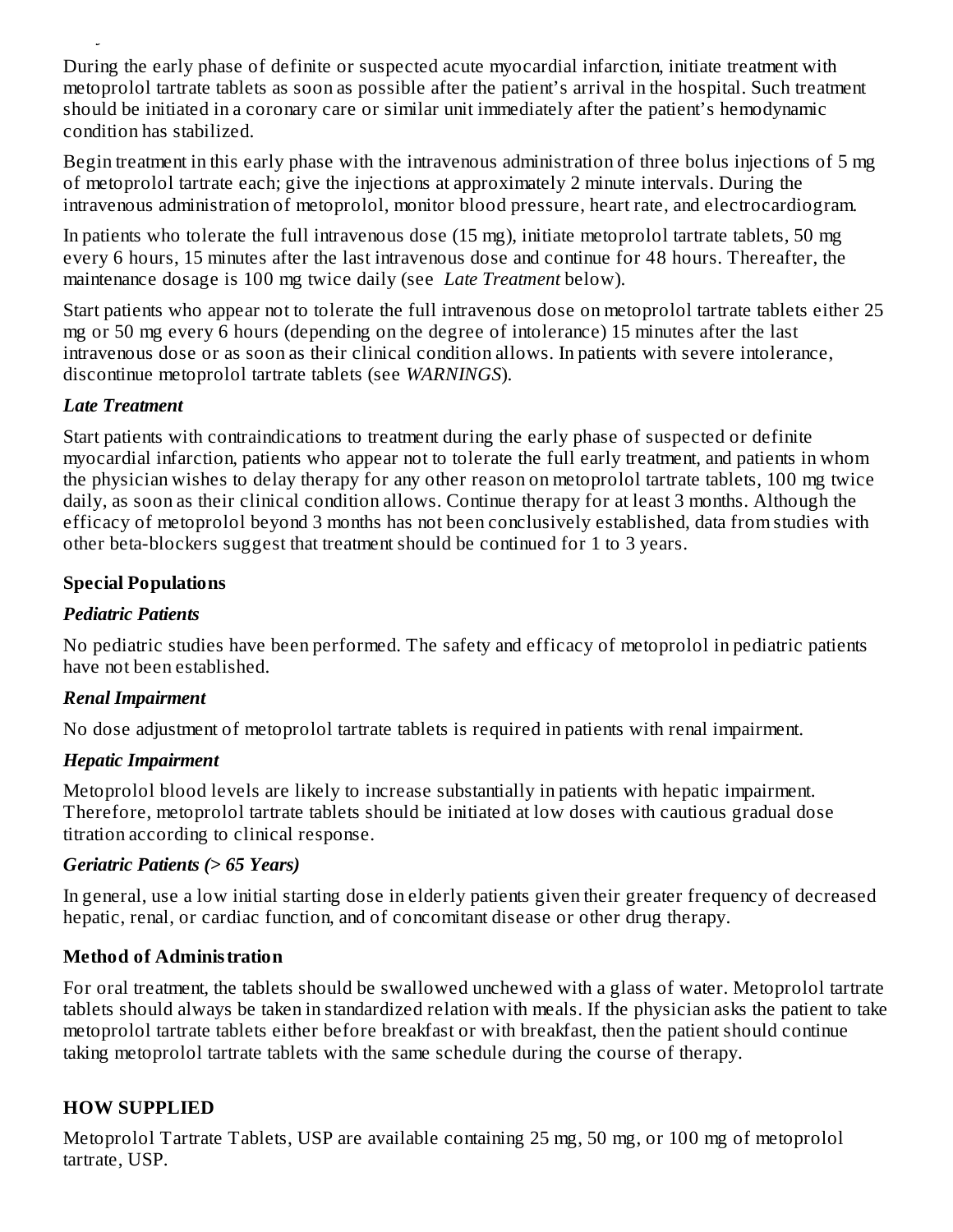The 25 mg tablets are film-coated, pink colored, round, biconvex tablets debossed with R 25 on one side and scored on the other side.

NDC 42543-001-01: Bottles of 100 NDC 42543-001-10: Bottles of 1000

The 50 mg tablets are film-coated, pink colored, round, biconvex tablets debossed with R 50 on one side and scored on the other side.

NDC 42543-002-01: Bottles of 100 NDC 42543-002-10: Bottles of 1000

The 100 mg tablets are film-coated, pink colored, round, biconvex tablets debossed with R 100 on one side and scored on the other side.

NDC 42543-003-01: Bottles of 100 NDC 42543-003-10: Bottles of 1000

# **Store at 20° to 25°C (68° to 77°F). [See USP Controlled Room Temperature.]**

# **Protect from moisture.**

Dispense in a tight, light-resistant container as defined in the USP using a child-resistant closure.

**To report SUSPECTED ADVERSE REACTIONS, contact Vensun Pharmaceuticals, Inc. at 1- 800-385-1540 or FDA at 1-800-FDA-1088 or www.fda.gov/medwatch.**

Manufactured for: **Vensun Pharmaceuticals, Inc.** Yardley, PA 19067

Manufactured by: **Rubicon Res earch Private Limited** Ambernath, Dist: Thane, 421506, INDIA

Rev. 01, January 2017

# **Repackaging Information**

Please reference the *How Supplied* section listed above for a description of individual tablets. This drug product has been received by Aphena Pharma - TN in a manufacturer or distributor packaged configuration and repackaged in full compliance with all applicable cGMP regulations. The package configurations available from Aphena are listed below:

| Count | $100$ mg     |  |  |
|-------|--------------|--|--|
| 90    | 71610-073-60 |  |  |
| 180   | 71610-073-80 |  |  |

Store between 20°-25°C (68°-77°F). See USP Controlled Room Temperature. Dispense in a tight lightresistant container as defined by USP. Keep this and all drugs out of the reach of children.

Repackaged by:

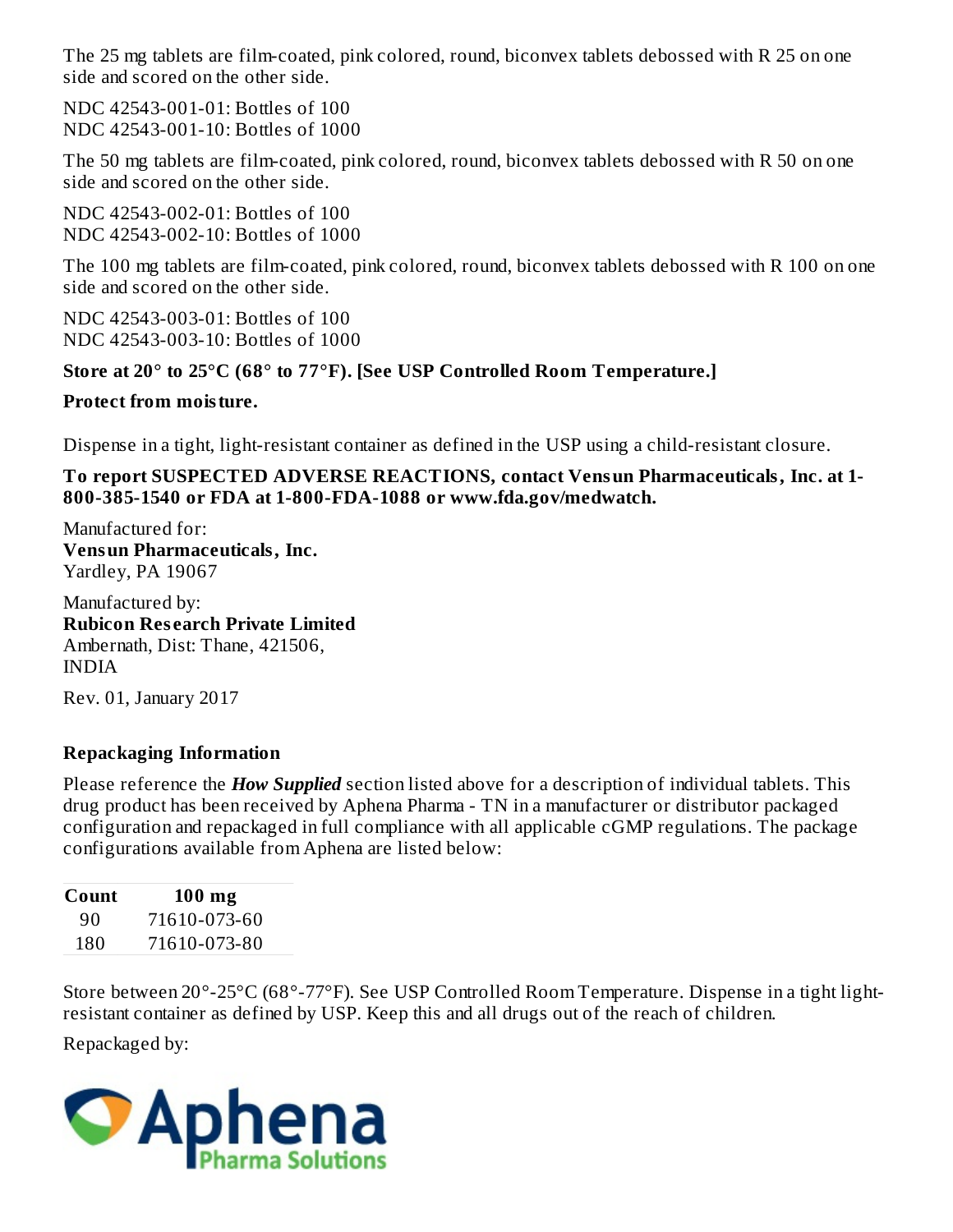Cookeville, TN 38506

20180626JH

### **PRINCIPAL DISPLAY PANEL - 100 mg**

NDC 71610-073 - Metoprolol Tartrate 100 mg - Rx Only



| <b>METOPROLOL TARTRATE</b>                                                                    |                         |                    |                              |          |          |
|-----------------------------------------------------------------------------------------------|-------------------------|--------------------|------------------------------|----------|----------|
| metoprolol tartrate tablet, film coated                                                       |                         |                    |                              |          |          |
|                                                                                               |                         |                    |                              |          |          |
| <b>Product Information</b>                                                                    |                         |                    |                              |          |          |
| Product Type                                                                                  | HUMAN PRESCRIPTION DRUG | Item Code (Source) | NDC:71610-073(NDC:42543-001) |          |          |
| <b>Route of Administration</b>                                                                | ORAL                    |                    |                              |          |          |
|                                                                                               |                         |                    |                              |          |          |
|                                                                                               |                         |                    |                              |          |          |
| <b>Active Ingredient/Active Moiety</b>                                                        |                         |                    |                              |          |          |
|                                                                                               | <b>Ingredient Name</b>  |                    | <b>Basis of Strength</b>     |          | Strength |
| METOPROLOL TARTRATE (UNII: W5S57Y3A5L) (METOPROLOL - UNII:GEB06NHM23)                         |                         |                    | METOPROLOL TARTRATE          |          | $25$ mg  |
|                                                                                               |                         |                    |                              |          |          |
|                                                                                               |                         |                    |                              |          |          |
| <b>Inactive Ingredients</b>                                                                   |                         |                    |                              |          |          |
| <b>Ingredient Name</b>                                                                        |                         |                    |                              | Strength |          |
| LACTOSE MONOHYDRATE (UNII: EWQ57Q8I5X)                                                        |                         |                    |                              |          |          |
| <b>SILICON DIO XIDE (UNII: ETJ7Z6 XBU4)</b>                                                   |                         |                    |                              |          |          |
| HYPROMELLOSES (UNII: 3NXW29V3WO)                                                              |                         |                    |                              |          |          |
| MAGNESIUM STEARATE (UNII: 70097M6I30)                                                         |                         |                    |                              |          |          |
| CELLULOSE, MICRO CRYSTALLINE (UNII: OP1R32D61U)                                               |                         |                    |                              |          |          |
| POLYETHYLENE GLYCOLS (UNII: 3WJQ0SDW1A)                                                       |                         |                    |                              |          |          |
| <b>TITANIUM DIO XIDE</b> (UNII: 15FIX9 V2JP)                                                  |                         |                    |                              |          |          |
| D&C RED NO. 30 (UNII: 2S42T2808B)<br>SODIUM STARCH GLYCOLATE TYPE A POTATO (UNII: 5856J3G2A2) |                         |                    |                              |          |          |
|                                                                                               |                         |                    |                              |          |          |
|                                                                                               |                         |                    |                              |          |          |
| <b>Product Characteristics</b>                                                                |                         |                    |                              |          |          |
|                                                                                               |                         |                    |                              |          |          |